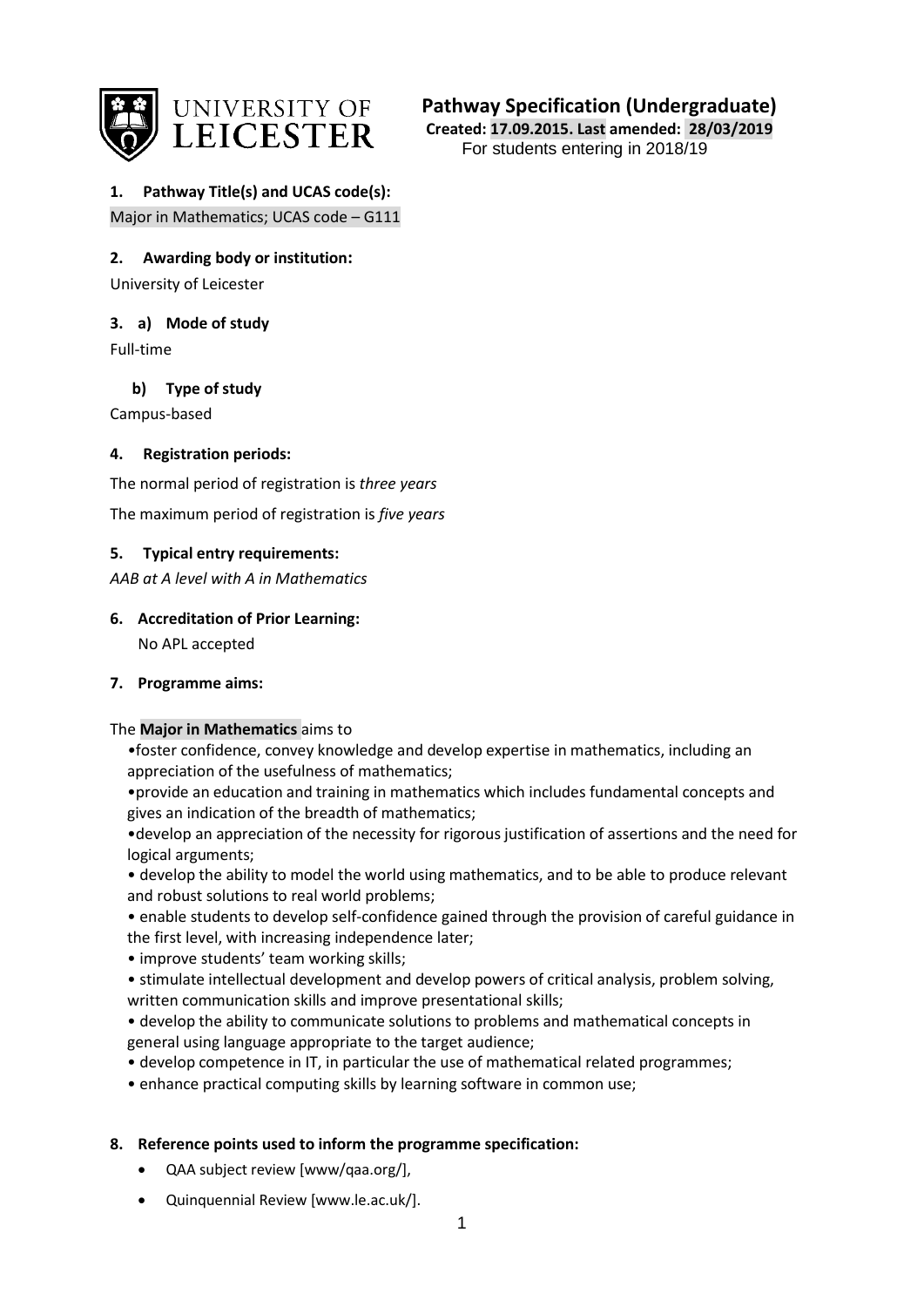- First destination[s \[www.le.ac.uk/\].](http://www.le.ac.uk/)
- Graduate survey, end of year questionnaire, external examiner reports.
- QAA Framework for Higher Education Qualifications
- QAA Subject Benchmark Statement for mathematics
- University Leicester Learning and Teaching Strategy

# **9. Programme Outcomes:**

| <b>Major in Mathematics</b>                                       |                                                    |                                     |
|-------------------------------------------------------------------|----------------------------------------------------|-------------------------------------|
| <b>Intended Learning</b>                                          | <b>Teaching and Learning</b>                       | <b>How Demonstrated?</b>            |
| <b>Outcomes</b>                                                   | <b>Methods</b>                                     |                                     |
|                                                                   | (a) Discipline specific knowledge and competencies |                                     |
|                                                                   | (i) Mastery of an appropriate body of knowledge    |                                     |
| Knowledge of basic theory,                                        | Lectures, specified reading, problem               | Written examinations, assessed      |
| basic techniques of analysis,                                     | classes, surgeries, poster                         | written and computational problems. |
| algebra, applied                                                  | presentations. In addition,                        | Assessed oral and                   |
| mathematics, and statistics.                                      | elements of e-Learning are<br>incorporated.        | poster presentations.               |
| Ability to recognise sound                                        |                                                    |                                     |
| arguments and valid proofs.                                       |                                                    | <b>Assessed written projects</b>    |
|                                                                   |                                                    | and problem sheets and              |
| Knowledge of basic                                                |                                                    | seminar discussions.                |
| techniques, and model                                             |                                                    |                                     |
| problems.                                                         |                                                    |                                     |
| Knowledge of a computing                                          | <b>Computer practical classes.</b>                 | Assessed practical classes.         |
| language and software.                                            |                                                    |                                     |
| (ii) Understanding and application of key concepts and techniques |                                                    |                                     |
| <b>Novel applications of basic</b>                                | Lectures, tutorials, problem classes,              | Written examination, assessed       |
| knowledge. Exposition of logical                                  | marked assignments.                                | problems, project report.           |
| structure. Ability to generalise                                  |                                                    |                                     |
| and specialise.                                                   |                                                    |                                     |
| Proof techniques. Ability to                                      |                                                    |                                     |
| apply an algorithm for the                                        | Lectures, tutorials, problem                       | Written examinations,               |
| solution of a standard                                            | classes, marked assignments.                       | assessed problems.                  |
| problem.                                                          |                                                    |                                     |
|                                                                   |                                                    |                                     |
| Ability to apply theorems to<br>solve particular problems.        | <b>Computer practical classes.</b>                 | Assessed practical classes.         |
| Mathematical modelling.                                           |                                                    |                                     |
| <b>Application of computer</b>                                    |                                                    |                                     |
| algorithms for solving finance                                    |                                                    |                                     |
| problems.                                                         |                                                    |                                     |
| (iii) Critical analysis of key issues                             |                                                    |                                     |
| Analysis of problem and                                           | Lectures, problem classes, feedback                | Written examinations, assessed      |
| selection of appropriate proof                                    | on assessed problems, project                      | problems, Project report.           |
| or solution strategy. Critical                                    | supervision.                                       |                                     |
| appraisal of solutions. Analyse<br>and solve more `messily        |                                                    |                                     |
| defined' finance management                                       |                                                    |                                     |
| problems. Analysis of IT                                          |                                                    |                                     |
| problems.                                                         |                                                    |                                     |
| (iv) Clear and concise presentation of material                   |                                                    |                                     |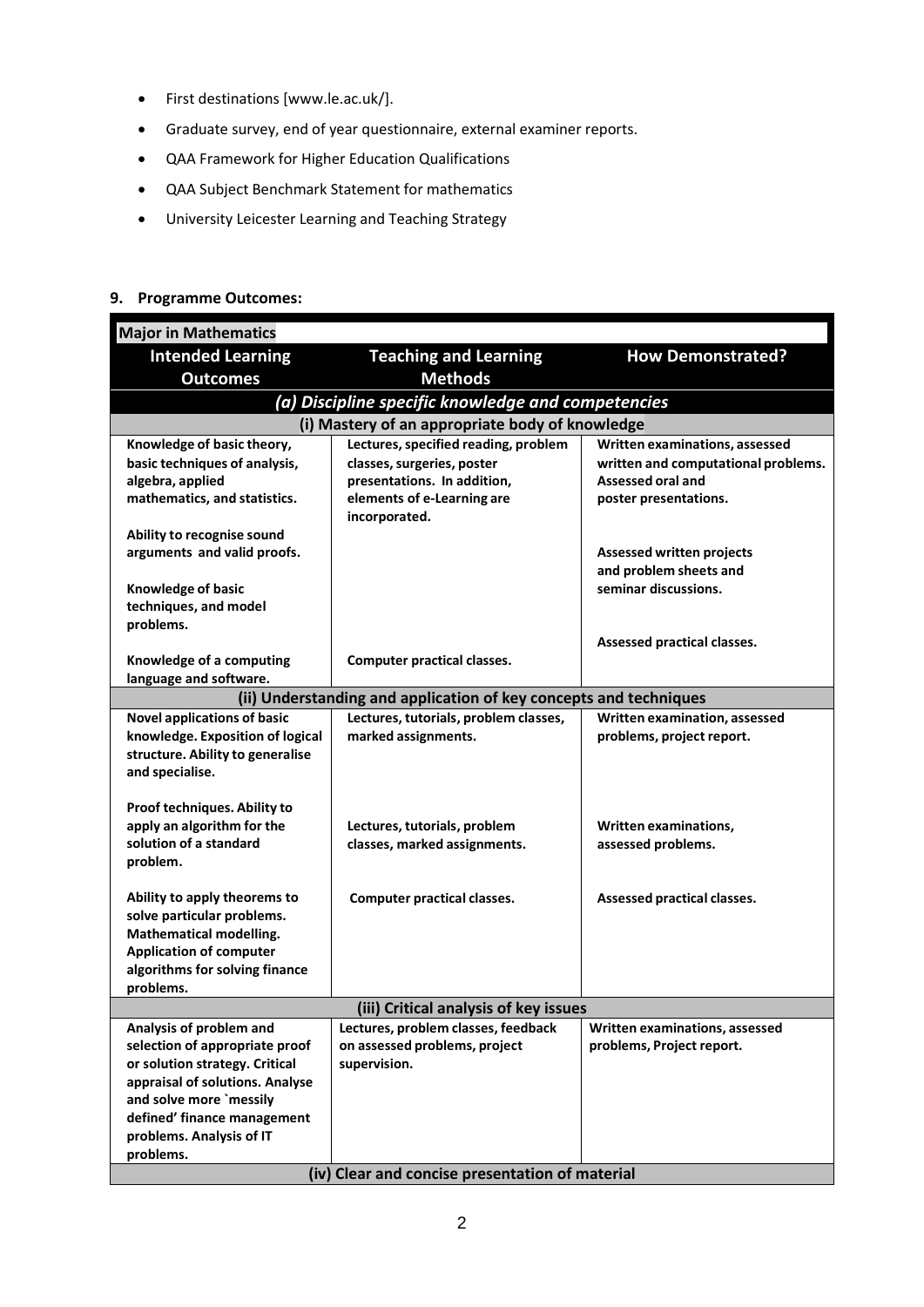| <b>Major in Mathematics</b>                                       |                                                             |                                        |
|-------------------------------------------------------------------|-------------------------------------------------------------|----------------------------------------|
| <b>Intended Learning</b>                                          | <b>Teaching and Learning</b>                                | <b>How Demonstrated?</b>               |
| <b>Outcomes</b>                                                   | <b>Methods</b>                                              |                                        |
| Presentation of results                                           | Tutorials, Group workshops,                                 | <b>Group presentations. Project</b>    |
| (both informal and to a                                           | Presentation workshops, project                             | presentations.                         |
| of<br>audiences).<br>variety                                      | supervision. Feedback on                                    |                                        |
| participation in scientific                                       | assessed written pieces.                                    |                                        |
| discussion.                                                       |                                                             | Assessed essays. Project presentation. |
|                                                                   | Guidance from project supervisor.                           |                                        |
| Ability to write coherent reports.                                |                                                             |                                        |
| Software presentation.                                            |                                                             |                                        |
|                                                                   | (v) Critical appraisal of evidence with appropriate insight |                                        |
| <b>Project supervision</b><br>Project reports.<br>Project design. |                                                             |                                        |
|                                                                   | (vi) Other discipline specific competencies                 |                                        |
| Knowledge of mathematical<br>software such as MATLAB and          | Lab classes, and purpose designed<br>handbooks.             | Assessed problems, projects            |
| MAPLE.                                                            |                                                             | Project reports. Written examinations  |
|                                                                   | Group projects. Project and lectures,                       | and presentations.                     |
| Mathematical modelling skills.                                    | eLearning.                                                  |                                        |
| Language of finance.                                              |                                                             |                                        |
|                                                                   | (b) Transferable skills                                     |                                        |
|                                                                   | (i) Oral communication                                      |                                        |
| Present technical information in                                  | Tutorials, workshops.                                       | <b>Presentation assessment.</b>        |
| an appropriate form, and deliver                                  |                                                             |                                        |
| presentations to non-                                             |                                                             |                                        |
| mathematical audiences                                            | Project supervision, presentation                           |                                        |
|                                                                   | workshops.                                                  |                                        |
| Respond to questions on                                           |                                                             |                                        |
| presentations                                                     |                                                             |                                        |
| Project and poster presentation                                   |                                                             |                                        |
|                                                                   | (ii) Written communication                                  |                                        |
| Report writing.                                                   | Project supervisions.                                       | Assessed reports.                      |
|                                                                   |                                                             |                                        |
| <b>Mathematical communication</b>                                 | Tutorials.                                                  | Assessed questions.                    |
|                                                                   | (iii) Information technology                                |                                        |
| Use of Windows. Use of                                            | Induction. Laboratories.                                    | Marked project work. Project reports.  |
| specialist packages. Office                                       |                                                             |                                        |
| software.                                                         |                                                             |                                        |
|                                                                   | (iv) Numeracy                                               |                                        |
| Use of analytical and graphical                                   | Induction. Computer labs.                                   | Written examinations, project          |
| methods                                                           | Throughout programme.                                       | reports.                               |
|                                                                   | (v) Team working                                            |                                        |
| Scientific discussion.                                            | Group problem solving. Group                                | Group assessment (including peer       |
| Organization, time management                                     | projects.                                                   | assessment).                           |
|                                                                   | (vi) Problem solving                                        |                                        |
| Analysis, breakdown, synthesis,<br>critical examination.          | Lectures, problem workshops, group                          | Marked problems, group work            |
| Mathematical modelling skills.                                    | work, projects.                                             | assessment, project assessment         |
|                                                                   | (vii) Information handling                                  |                                        |
| <b>Conduct background</b>                                         | Project supervision.                                        | Individual and group project reports.  |
| research and literature                                           |                                                             |                                        |
| surveys. Summarise                                                |                                                             |                                        |
| content from information                                          |                                                             |                                        |
| sources.                                                          |                                                             |                                        |
|                                                                   | <b>Blackboard stored e-learning</b>                         | Some assessed material only provided   |
| Ability to learn from e-learning                                  | resources.                                                  | through e-learning resources.          |
| resources.                                                        |                                                             |                                        |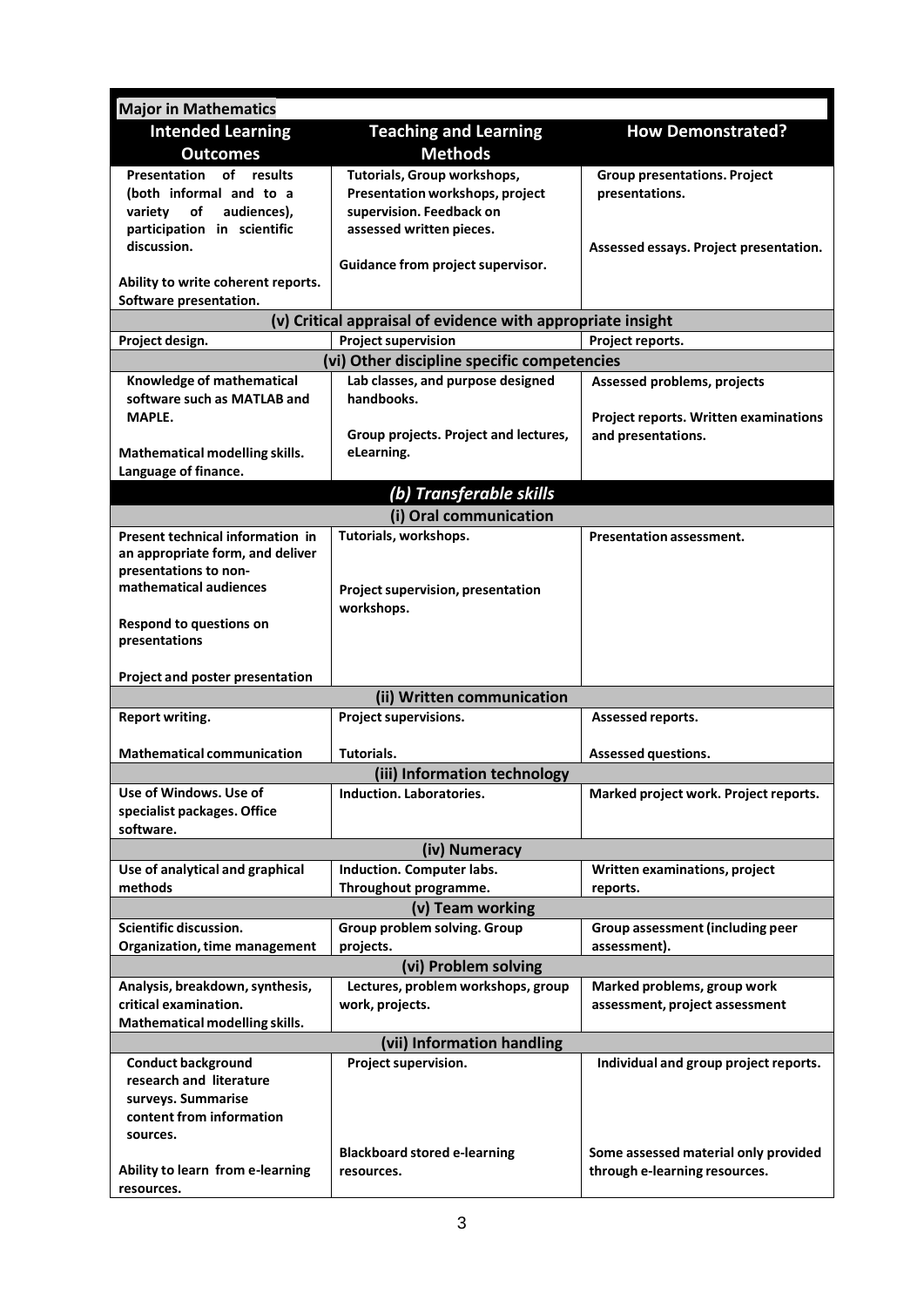| <b>Major in Mathematics</b>           |                                                   |                                                                                |
|---------------------------------------|---------------------------------------------------|--------------------------------------------------------------------------------|
| <b>Intended Learning</b>              | <b>Teaching and Learning</b>                      | <b>How Demonstrated?</b>                                                       |
| <b>Outcomes</b>                       | <b>Methods</b>                                    |                                                                                |
| (viii) Skills for lifelong learning   |                                                   |                                                                                |
| Study skills.                         | Resource based learning. Study skills<br>booklet. | Examinations, assessed problems,<br>project assessments. Meeting<br>deadlines. |
| Independence and                      | <b>Structured support</b>                         |                                                                                |
| time management.                      | decreasing through years.                         |                                                                                |
| <b>Careers and</b><br><b>business</b> | Guest speakers.                                   |                                                                                |
| awareness.                            | Induction library session. Study skills           |                                                                                |
|                                       | handbook. Project supervision.                    |                                                                                |
| Information retrieval.                |                                                   |                                                                                |

#### **10. Excluded combinations and course transfers**

- **a) Excluded combinations** Any other variance of Mathematics programme
- **b) Course transfers** Not applicable for the course transfers

### **11. Criteria for award and classification**

As defined i[n Senate Regulation 5:](http://www.le.ac.uk/senate-regulation5) Regulations governing undergraduate programmes of study.

#### **12. Progression points:**

As defined in [Senate Regulation 5:](http://www.le.ac.uk/senate-regulation5)

**13. Key/extra features:**

*None*

### **14. Indications of programme quality**

*No differences* 

#### **15. Summary of programme/pathway delivery and assessment:**

*As per BSc Mathematics degree*.

# **Appendix 1: Programme structure** (programme regulations) **MAJOR IN MATHEMATICS**

Students take 45cr in each semester.

### **Year 1**

| <b>SEMESTER ONE</b>                         | <b>SEMESTER TWO</b>   |  |
|---------------------------------------------|-----------------------|--|
| CORE (60cr year long, sem1 15cr, sem2 15cr) |                       |  |
| MA1014 Calculus & Analysis (30cr)           |                       |  |
| MA1114 Linear Algebra (30cr)                |                       |  |
| <b>OPTIONS (15cr)</b>                       | <b>OPTIONS (15cr)</b> |  |